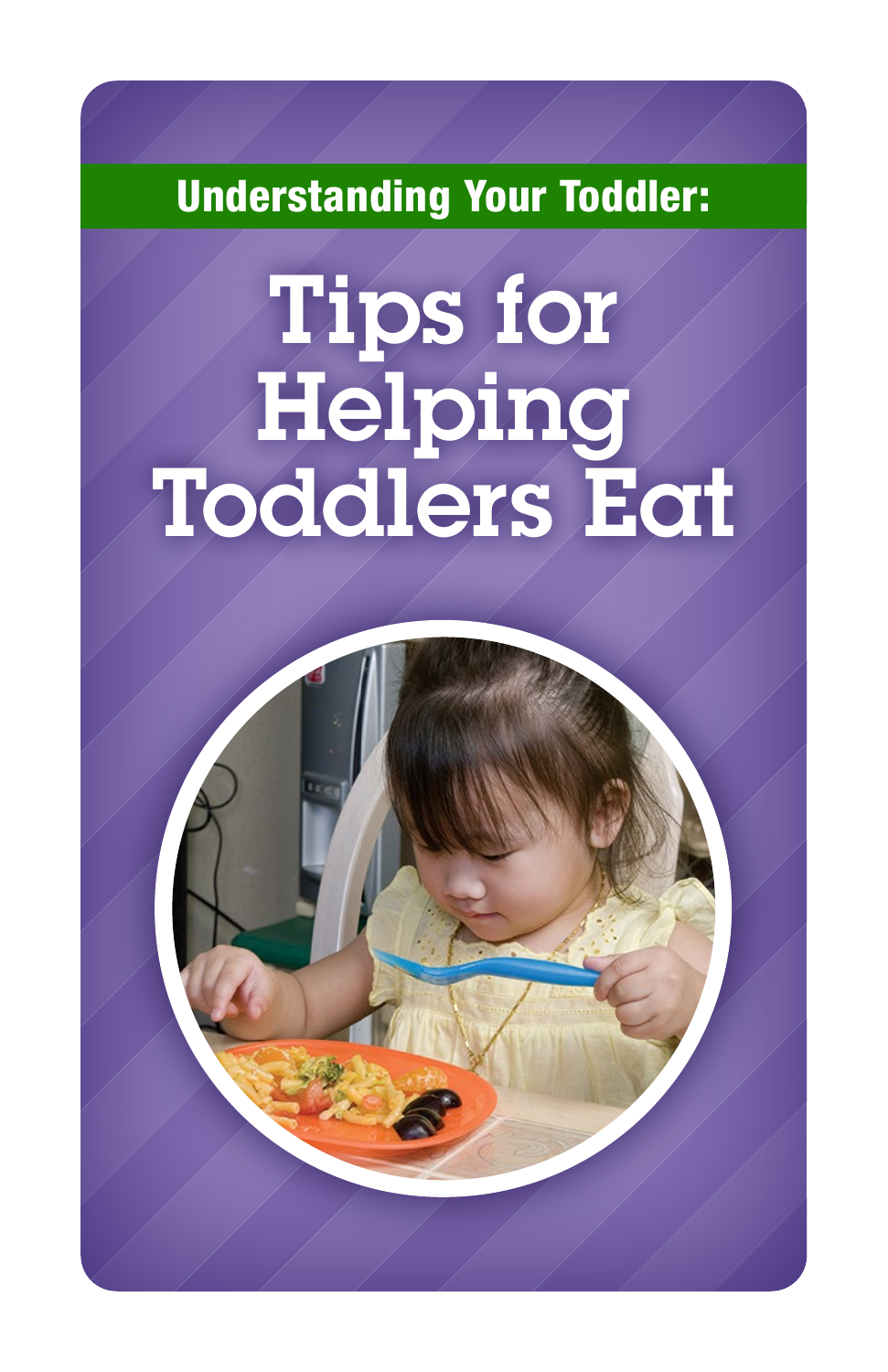**Your toddler's appetite changes from day to day or even meal to meal.** Every child will refuse foods sometimes. It is a normal part of growing up. Understanding why your toddler behaves the way he does can make mealtime easier.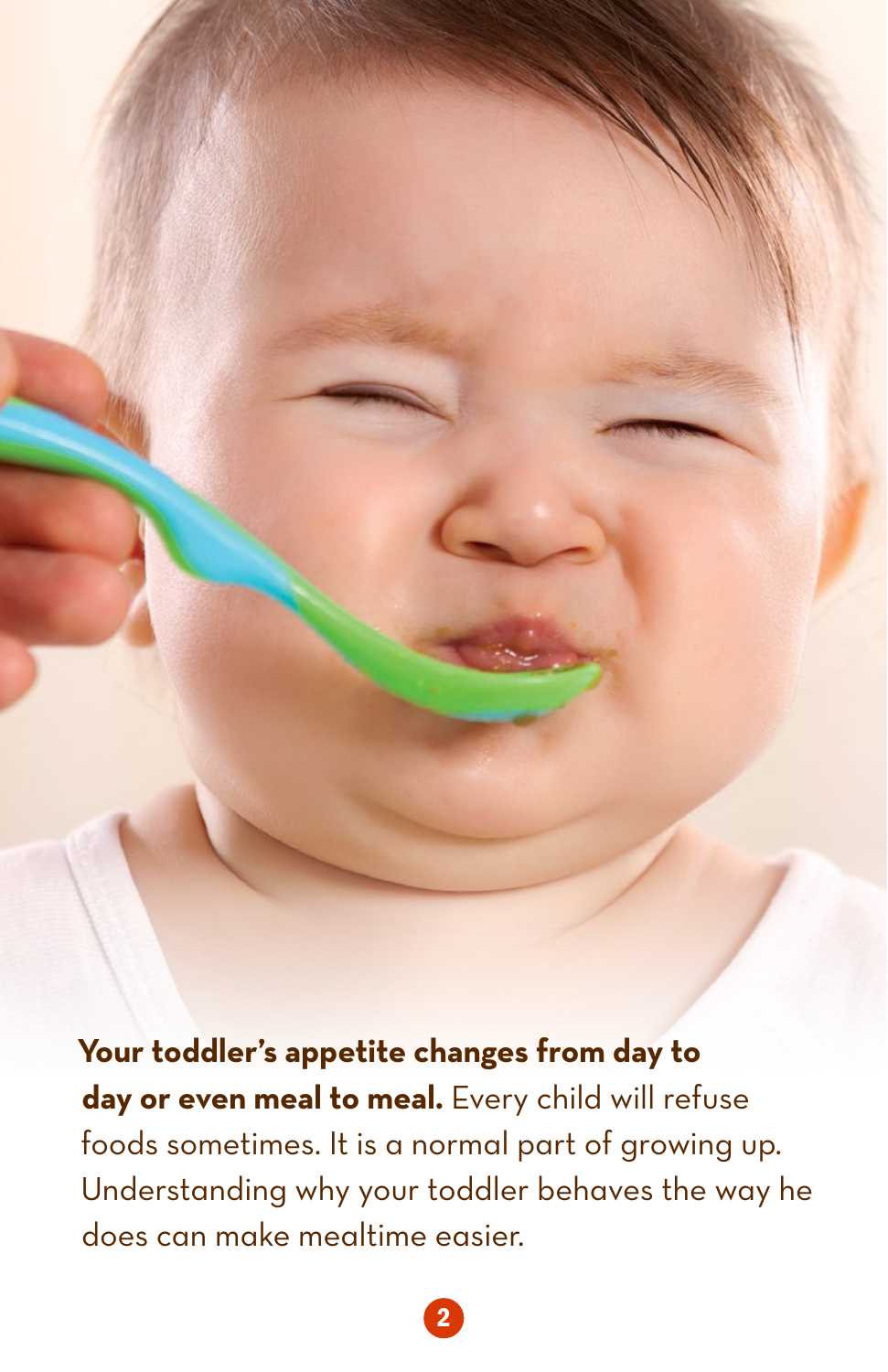

# Your toddler is growing more slowly.

#### **What You May See:**

- Some days she barely eats anything.
- She does not eat as much as other children.
- She does not finish her food.
- She was eating more and more, but the amount has not increased lately.



### **Tips to Try:**

- Watch for cues to know when she is hungry and full. Try not to worry about how much she eats at each meal.
- Offer a variety of healthy foods each day and throughout the week.
- Start by offering one small portion. Offer more if she finishes and shows you she is still hungry.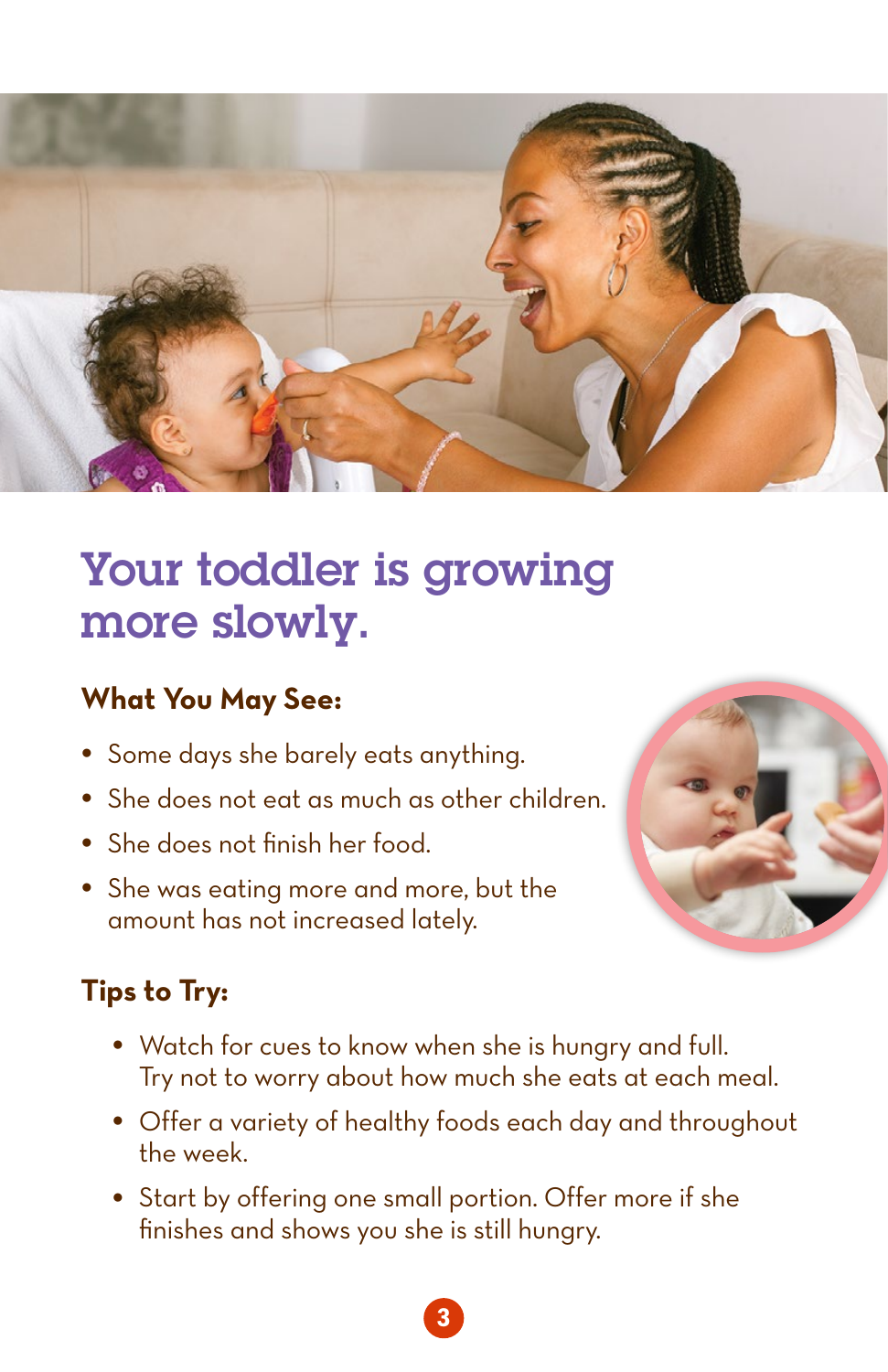# Your toddler is getting better at remembering things.

### **What You May See:**

- He will not try new foods.
- He will only eat a few foods.
- He will not eat whole groups of foods, such as green vegetables.
- He prefers milk, juice, or other drinks over foods.
- He will not let anyone else feed him.

### **Tips to Try:**

- Keep favorite foods that are not offered at mealtime out of sight.
- Offer foods many times, but do not pressure him to eat them. It is important for him to see, smell, and touch foods, even if he does not taste them.
- Be patient! It may take time for him to get used to new foods.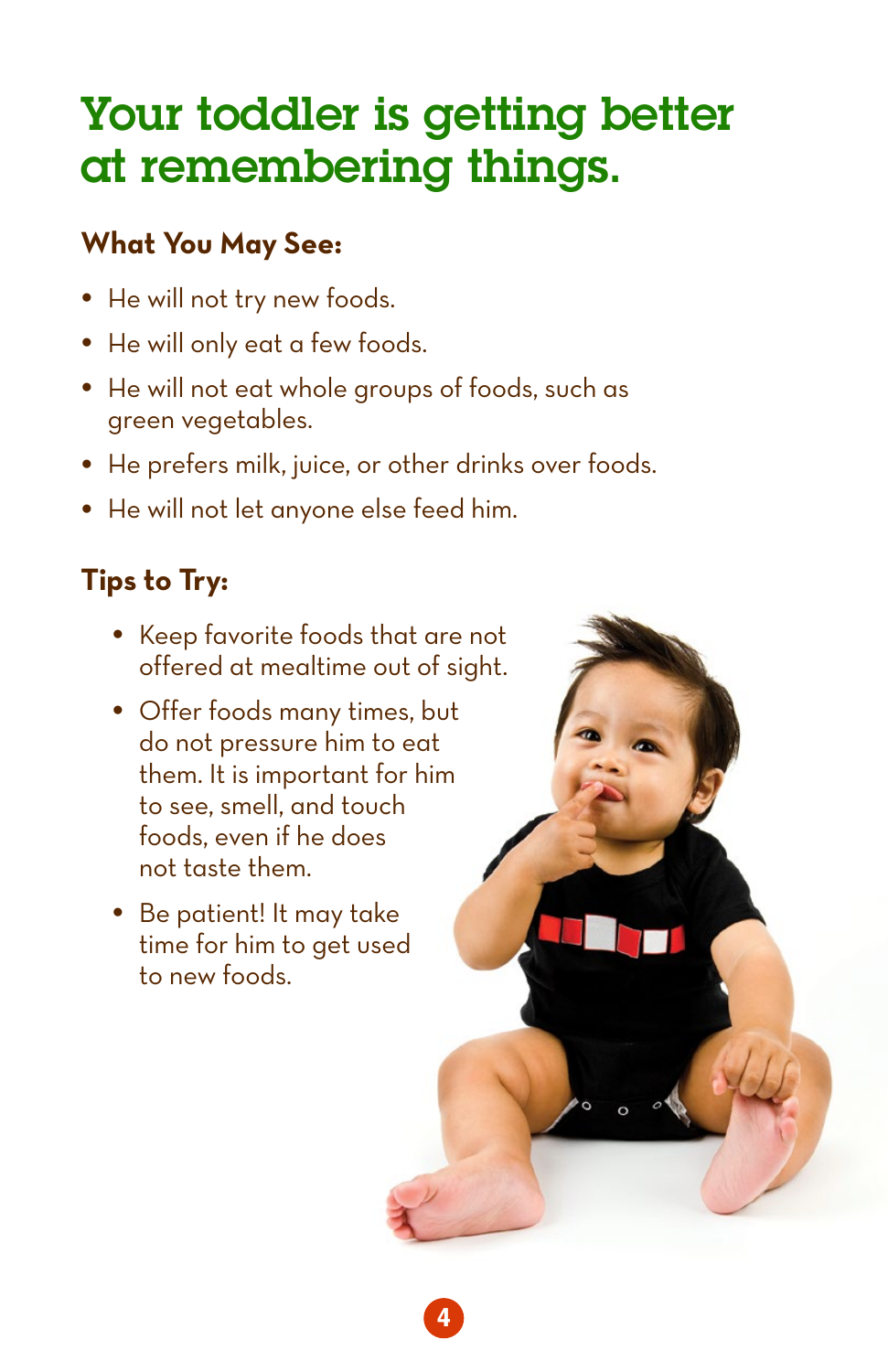

## Your toddler likes routines.

#### **What You May See:**

- He will not eat unless he has his specific plate or bowl.
- He often fusses when fed in a different place than usual.
- He cries when given food instead of his bottle.

### **Tips to Try:**

- Use a simple mealtime routine that works for you and your family.
- Be consistent when creating a new routine. It will take time for your toddler to learn the new steps.
- Ask WIC for more information about using routines to help your toddler be calm and cooperative.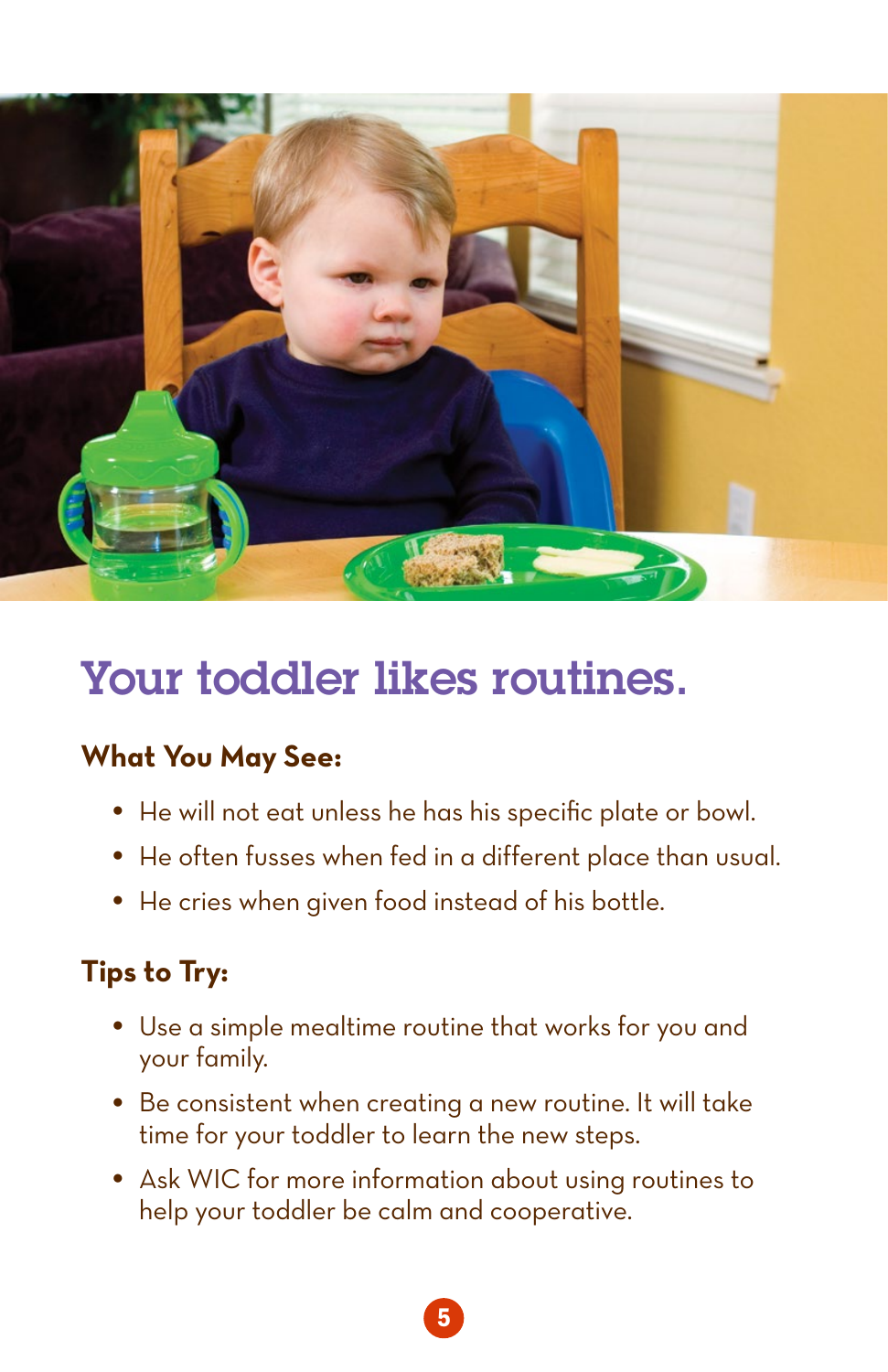

# Your toddler is learning about food and how to use her fingers to feed herself.

#### **What You May See:**

- She makes a mess with the food.
- She refuses to eat from the spoon.
- She wants to feed herself.
- She plays with food instead of eating.
- She drops the food on the floor.

### **Tips to Try:**

- Try giving her foods that she can safely pick up and eat with her fingers.
- Let her have time to explore new foods. She will be more likely to try them later.
- Keep a damp washcloth nearby during meals and snacks for quick cleanup.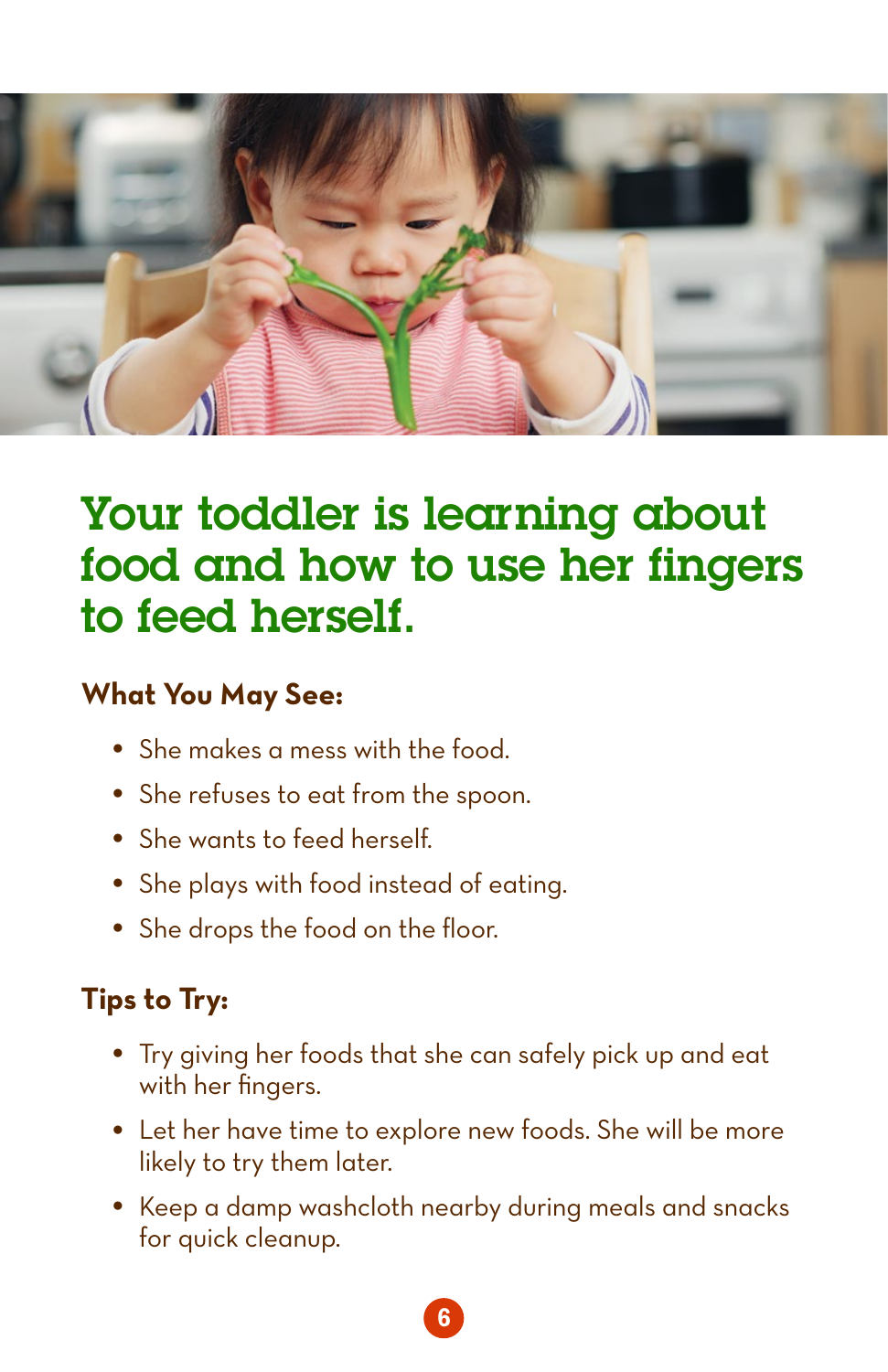

# Your toddler must practice new skills, like standing, walking, and running.

#### **What You May See:**

- She will not sit still.
- She does not like to eat in the high chair.

### **Tips to Try:**

- Give your toddler lots of time to practice new skills throughout the day.
- Make mealtime social! Talking to her while she is in her high chair may help her sit still.